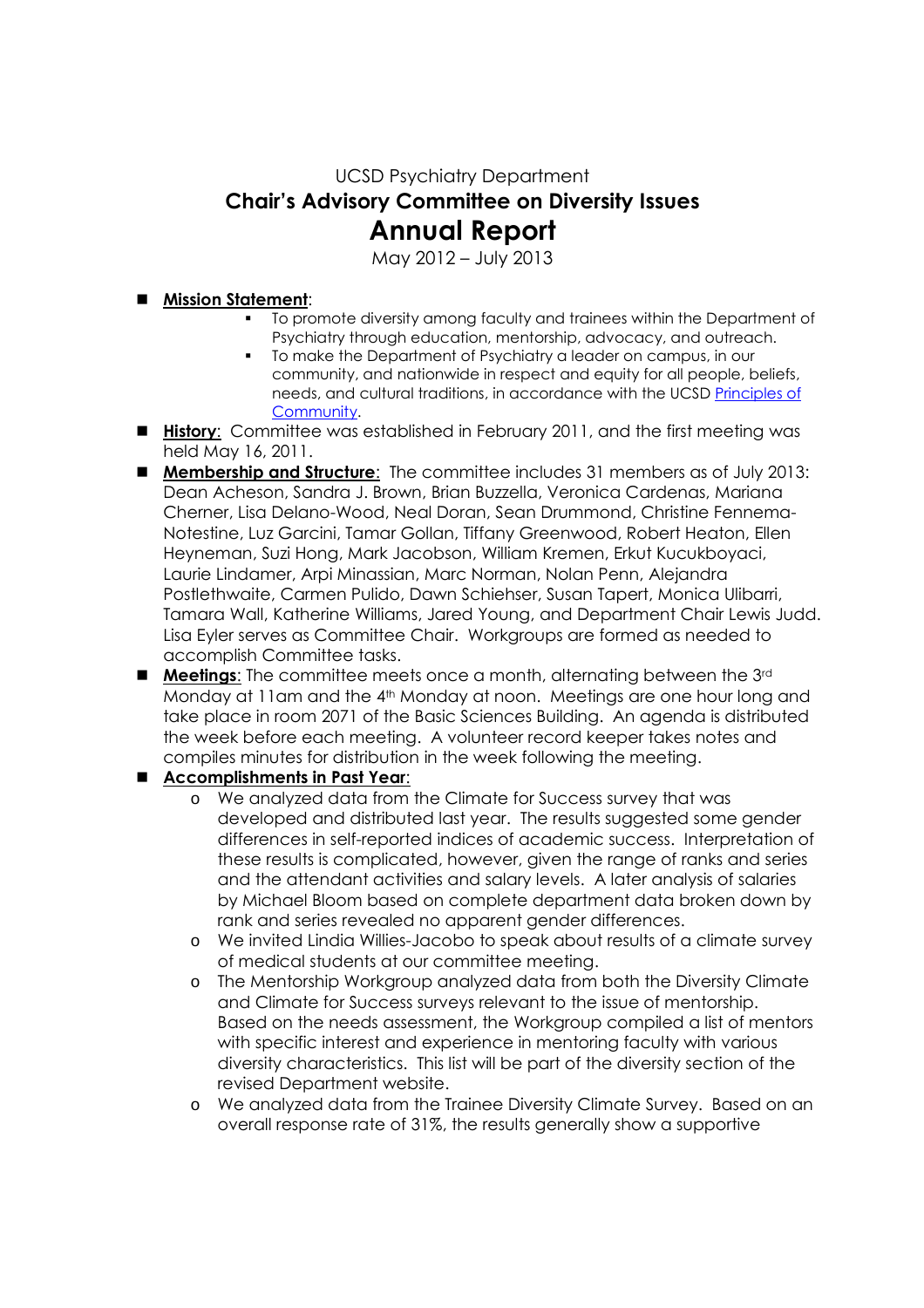climate for trainees in our Department. Areas of potential improvement were revealed in that about 20% of trainees had witnessed inappropriate behavior or comments pertaining to race/ethnicity, religion, gender, or political beliefs. Trainees supported the idea of increasing representation of minority, LGBT, and disabled persons in the faculty.

- o We disseminated the trainee survey results at faculty meeting, in the form of a poster presentation at the Annual Postdoctoral and Junior Faculty Research Day, and through emails to all the trainees. Contact information for the UCSD Ombuds Office and the Office for Prevention of Harassment and Discrimination was included.
- o We assisted an effort by the Chancellor's Committee on Gender Identity and Sexual Orientation Issues to develop an LGBT fellowship within the Department of Medicine by recommending faculty members from our Department that may be familiar with mental health issues in the LGBT community and suggesting they contact faculty with curriculum development expertise.
- o We developed a structure and content for diversity information to be incorporated in the revised Department website. We recommended to the website development team that a separate diversity section be incorporated into the website and be accessible from the home page (as a tab or as a link in the Chair's message). The subpages for which content was developed were: Diversity Committee, Caring for a Diverse Population, Diversity Mentorship & Training, and Diversity-Related Resources. We also recommended that each faculty member's profile include a tab called "Contributions to Diversity." We gathered information on this from many faculty members and are therefore able to pre-populate the section for those individuals. Other faculty could also elect to add such a tab. Faculty would be responsible for maintaining and updating this tab, along with their other biographical information. A photo of the Committee was taken for the website.
- o We sponsored a lunch at the Faculty Club for visiting Grand Rounds speaker Javier Escobar, an expert in global mental health.
- o In order to help diversify our faculty pipeline, we developed a list of resources that can assist those interested in reaching a more diverse pool of applicants for staff and trainee positions during the hiring process. Contact information for various affinity groups and other organizations that are psychology and psychiatry focused was compiled, and links to best practices for diverse recruitment were gathered. This information will be disseminated at a future faculty meeting and provided on our website.
- o We began gathering information about implicit or unconscious bias and how it affects teaching, clinical, and research activities and the overall climate of the Department. We reviewed a study describing a workshop about implicit gender bias that was designed by Molly Barnes, and decided that a similar workshop would benefit our faculty. Dr. Eyler, with assistance from the Department, attended the American Association of Medical Colleges' Unconscious Bias Learning Lab. She presented a summary of her experience to the committee. A workgroup was formed to develop a workshop for faculty (and, later, trainees).